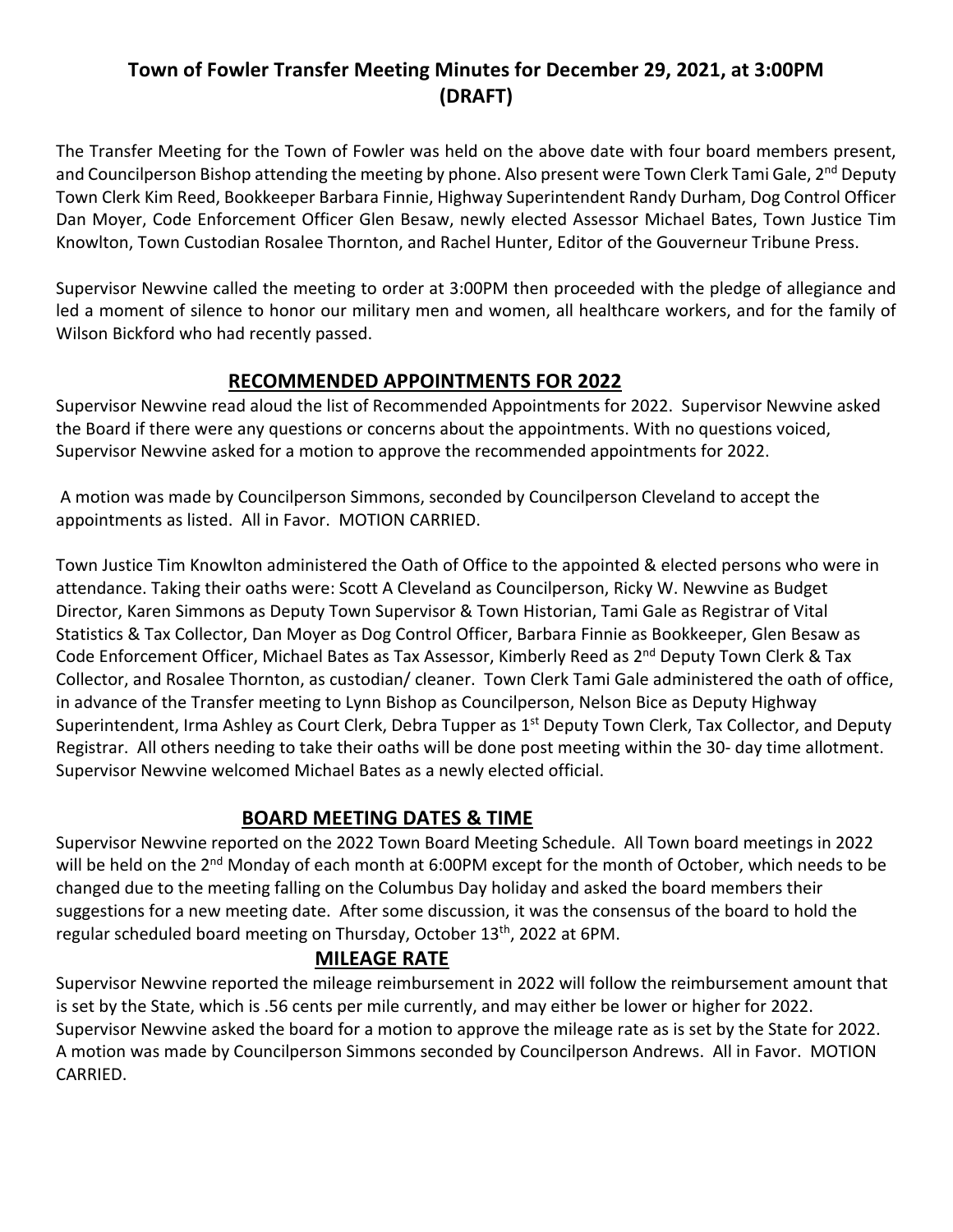### **COUNCILMEMBERS**

#### **Councilperson Bishop:**

- Stated he wished the roads had been taken care of earlier than they were on Christmas Day. Supervisor Newvine added that he had received a couple of complaints about the roads on Christmas, and asked Hwy. Superintendent Durham if he had guessed wrong. Hwy. Superintendent Durham reported the freezing rain didn't start until 3:00 in the afternoon. He reported the plows had been out at 1:30AM on Christmas morning. Councilperson Simmons reported the plow had gone by her home at 2:19AM on Christmas morning. She reported she was told some plow trucks were out on the roads when she became stuck on the California Road at 5:45PM and called Hwy. Superintendent Durham for help, and some plow drivers were putting chains on their truck tires. Supervisor Newvine asked what time Hwy. Superintendent Durham had called the plow truck drivers back in. Hwy. Superintendent Durham reported it was about 4:30PM and it is always a hard call. He reported it takes 4 hours to sand the Town roads.
- Councilperson Bishop stated it started freezing rain at his place at 3:00PM, the trucks weren't out sanding the roads until 6:30, due to having to put the chains on, and in his opinion that was too late.
- Supervisor Newvine asked Hwy. Superintendent Durham what he usually does in this kind of weather. Hwy. Superintendent Durham replied he makes the best call that he can make.
- Councilperson Simmons stated its done, and over with, everyone is safe, and she felt they should just move forward, stating it's not like it isn't going to happen again.
- Councilperson Andrews asked Hwy. Superintendent Durham how long it usually takes the plow drivers to arrive when they are called. Hwy. Superintendent Durham reported it takes them about 15 minutes, and putting the chains on slows them down, reporting he made the call to put the chains on.
- Councilperson Simmons stated it was a good call.
- Councilperson Bishop stated in his opinion, Hwy. Superintendent Durham had waited too long to send the trucks out. There was no further discussion on the matter.

#### **Councilperson Cleveland:**

• Had no questions or comment

#### **Councilperson Andrews:**

• Had no questions of comments.

#### **Councilperson Simmons**

• Reported Hwy. Superintendent Durham had done a good job on Christmas for her. Hwy. Superintendent Durham stated a lot of people appreciate the job he does and there are others who don't, and he just tries to do the best he can.

#### **HIGHWAY DEPARTMENT**

#### **Hwy. Superintendent Durham reported**:

• He had obtained 2 additional quotes for a skid steer as the Town board had asked him to do at the December 13, 2021, board meeting.

|                            | <b>NEW SKID STEER QUOTES</b><br>(2)        |              |                 |              |
|----------------------------|--------------------------------------------|--------------|-----------------|--------------|
|                            |                                            | <b>QUOTE</b> | <b>TRADE IN</b> | <b>TOTAL</b> |
| John Deere                 | 320G Skid Steer                            | \$50,050.28  | (55,000)        | \$45,050.28  |
| <b>Monroe Tractor</b>      | Case SV280B-Series                         | \$46,995.00  | (0.00)          | \$46,995.00  |
|                            | DECEMBER 13, 2021 BOBCAT SKID STEER QUOTES |              |                 |              |
|                            |                                            | <b>QUOTE</b> | <b>TRADE IN</b> | <b>TOTAL</b> |
| <b>Bobcat of Watertown</b> | <b>S66 T4 bobcat Skid Steer Loader</b>     | \$47,719.78  | (\$2,500.00)    | \$45,219.78  |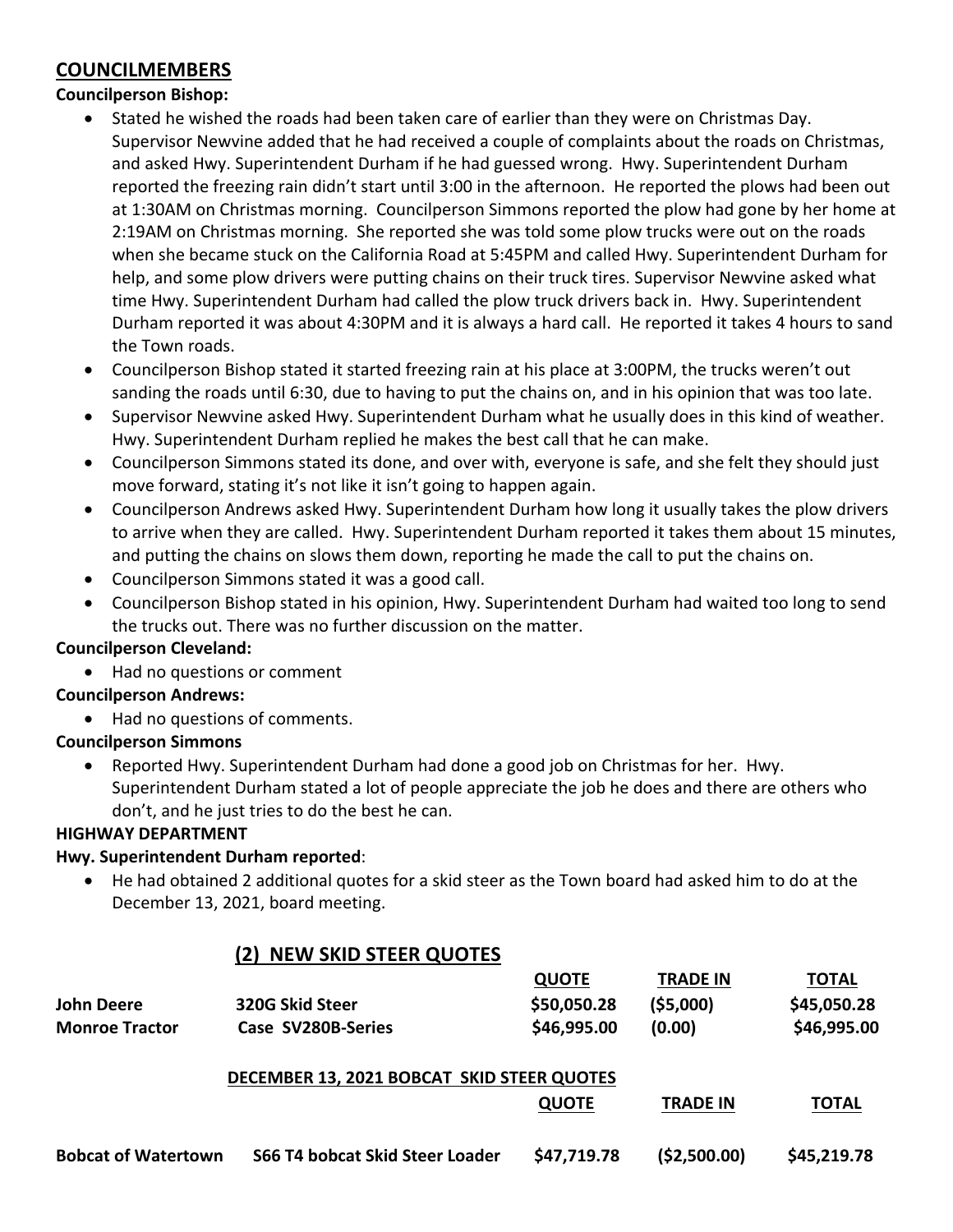### **Leberge & Curtis S66 T4 Bobcat Skid Steer Loader \$52,952.54 (\$10,000.00) \$42,952.54 (Leberge & Curtis quote includes Dealer PDI & Freight fees**

• Hwy. Superintendent Durham reported he wanted to discuss the purchase today as the prices are expected to go up on the  $1<sup>st</sup>$  of January.

Supervisor Newvine asked if they will guarantee the prices if we say we want it, and what is needed to be done to guarantee the price. Hwy. Superintendent Durham reported he just needs a memo from the Town Clerk saying it was approved, to order it.

Supervisor Newvine asked if he had checked with Bookkeeper Finnie to be sure we have the funds to pay for it. Highway Superintendent Durham reported the budget for new equipment for 2022 is \$350,000. He reported a big part will be used to pay for the new 2022 Mack Plow Truck at a cost of \$216,739.00. Supervisor Newvine asked what other new equipment he planned on purchasing in 2022. Hwy. Superintendent Durham reported he didn't expect to purchase any other equipment unless the USDA came trough with a grant.

Councilperson Cleveland stated he thought the highway department wanted to purchase an excavator. Hwy. Superintendent Durham reported they do, but the bobcat is the priority because it is broke.

Councilperson Andrews asked what the cost of the crack sealer they had discussed purchasing would be. Hwy. Superintendent Durham stated it was \$62,562.00. Hwy. Superintendent Durham reported they would have to hold off on buying it for a year and maybe the USDA would be available. Supervisor Newvine stated we will know in the spring how the crack sealing that was done this year held up, and we could always hire it out to be done again.

Hwy. Superintendent Durham reported the roads that were paved with having been ground up are really holding up well and not cracking. Councilperson Bishop agreed that every new road that had been ground, does wear a lot better than just putting top on them, and he can agree with Hwy. Superintendent Durham on that.

After further discussion, a motion was made by Councilperson Andrews seconded by Councilperson Cleveland to approve the purchase of the Leberge & Curtis S66 T4 Bobcat Skid Steer Loader for \$42,952.54. All in Favor. MOTION CARRIED.

### **BOOKKEEPER**

### **Bookkeeper Barbara Finnie:**

- Presented cash balance month ending November 30, 2021, reports, and budget balance reports, to the board for their review.
- Reported the cash balances are good and will enable us to put some money into the fund balance at the years end. The General Fund is at 94.68% spent and has received 28% more revenue than what was budgeted.
- Reported the Highway Fund is at 93.46% spent and has received 17% more revenue than what was budgeted.

**BUDGET TRANSFERS**

# **RESOLUTION #26 OF 2021 DECEMBER 29, BUDGET TRANSFERS**

Supervisor Newvine submitted Resolution #26 of 2021 to the board for adoption. The Town of Fowler December 29, 2021, Budget Transfers were described by Bookkeeper Barbara Finnie as transfers to get accounts out of the